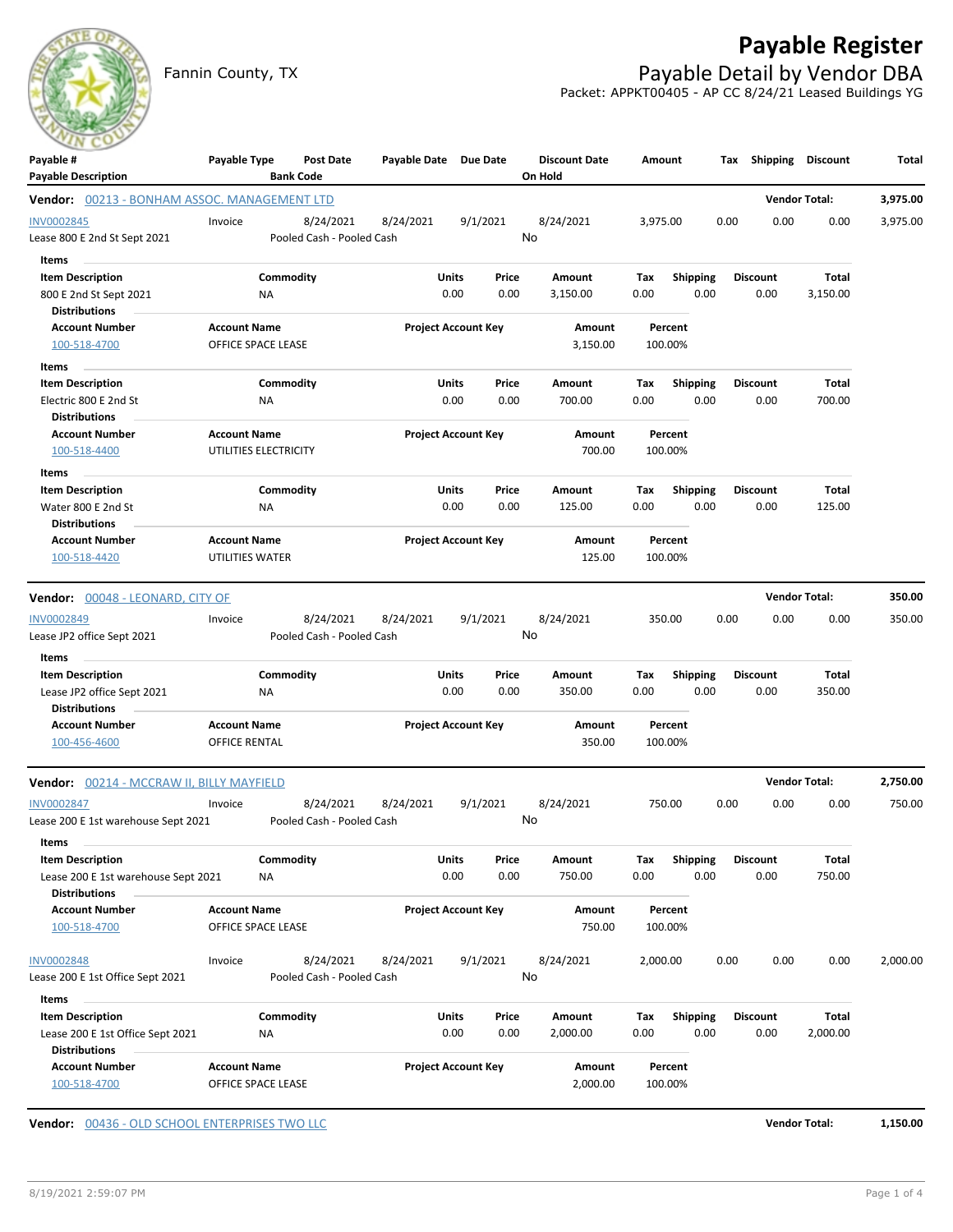| Payable Register                  |                     |                           |                     |                            |                      |          |                 |      |                 |                 | Packet: APPKT00405 - AP CC 8/24/21 Leased Buildings YG |
|-----------------------------------|---------------------|---------------------------|---------------------|----------------------------|----------------------|----------|-----------------|------|-----------------|-----------------|--------------------------------------------------------|
| Payable #                         | <b>Payable Type</b> | <b>Post Date</b>          | <b>Pavable Date</b> | Due Date                   | <b>Discount Date</b> | Amount   |                 | Tax  | Shipping        | <b>Discount</b> | Total                                                  |
| <b>Payable Description</b>        |                     | <b>Bank Code</b>          |                     |                            | On Hold              |          |                 |      |                 |                 |                                                        |
| <b>INV0002846</b>                 | Invoice             | 8/24/2021                 | 8/24/2021           | 9/1/2021                   | 8/24/2021            | 1.150.00 |                 | 0.00 | 0.00            | 0.00            | 1,150.00                                               |
| Lease 108 E Sam Rayburn Sept 2021 |                     | Pooled Cash - Pooled Cash |                     |                            | No                   |          |                 |      |                 |                 |                                                        |
| <b>Items</b>                      |                     |                           |                     |                            |                      |          |                 |      |                 |                 |                                                        |
| <b>Item Description</b>           |                     | Commodity                 |                     | Price<br><b>Units</b>      | Amount               | Tax      | <b>Shipping</b> |      | <b>Discount</b> | Total           |                                                        |
| Lease 108 E Sam Rayburn Sept 2021 |                     | <b>NA</b>                 |                     | 0.00<br>0.00               | 1,150.00             | 0.00     | 0.00            |      | 0.00            | 1,150.00        |                                                        |
| <b>Distributions</b>              |                     |                           |                     |                            |                      |          |                 |      |                 |                 |                                                        |
| <b>Account Number</b>             | <b>Account Name</b> |                           |                     | <b>Project Account Key</b> | Amount               |          | Percent         |      |                 |                 |                                                        |
| 100-518-4700                      | OFFICE SPACE LEASE  |                           |                     |                            | 1,150.00             |          | 100.00%         |      |                 |                 |                                                        |
|                                   |                     |                           |                     |                            |                      |          |                 |      |                 |                 |                                                        |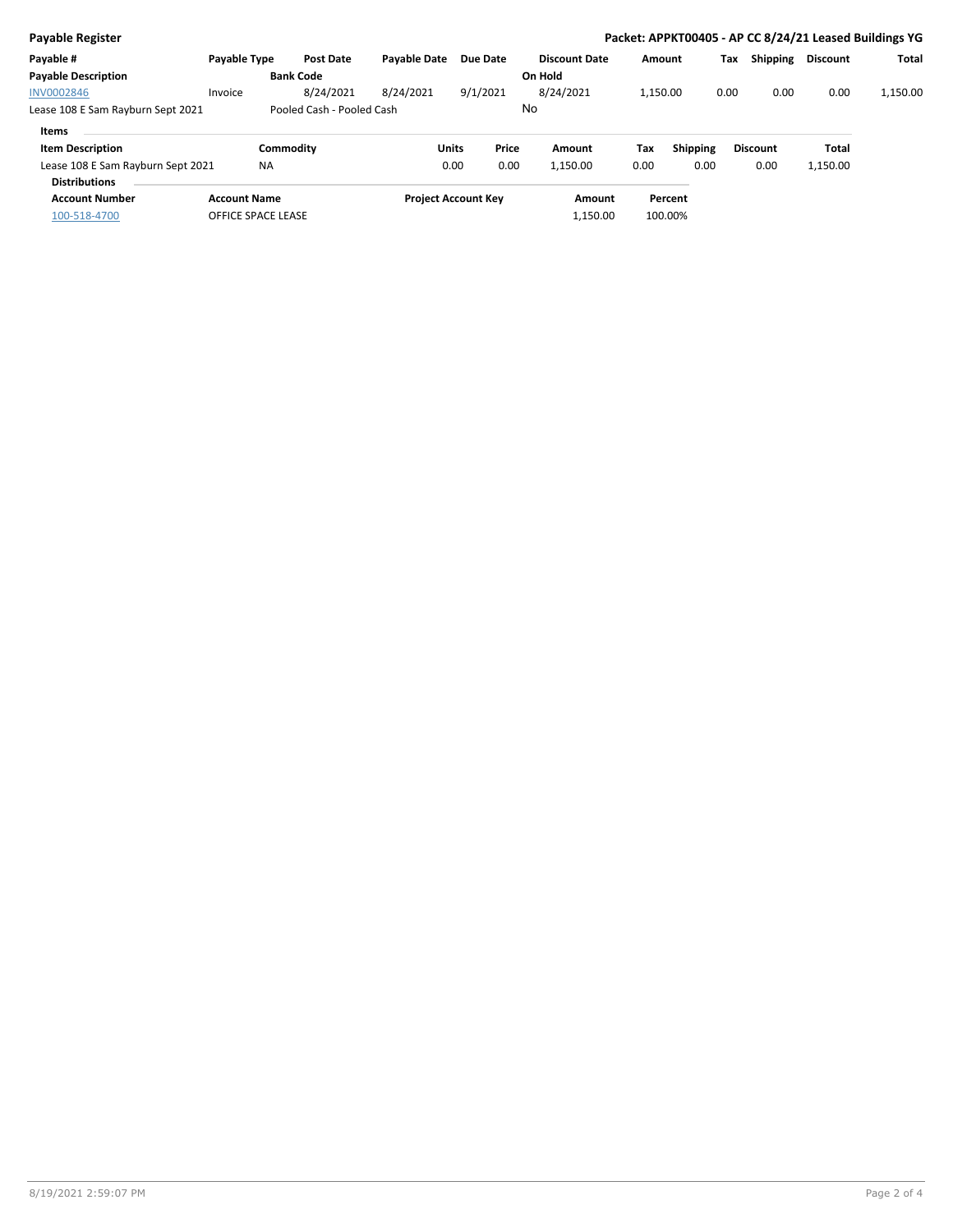## Payable Summary

| Type    | Count               | Gross    | Tax  | Shipping | <b>Discount</b> | <b>Total</b> | <b>Manual Payment</b> | <b>Balance</b> |
|---------|---------------------|----------|------|----------|-----------------|--------------|-----------------------|----------------|
| Invoice |                     | 8.225.00 | 0.00 | 0.00     | 0.00            | 8.225.00     | 0.00                  | 8.225.00       |
|         | <b>Grand Total:</b> | 8,225.00 | 0.00 | 0.00     | 0.00            | 8,225.00     | 0.00                  | 8,225.00       |